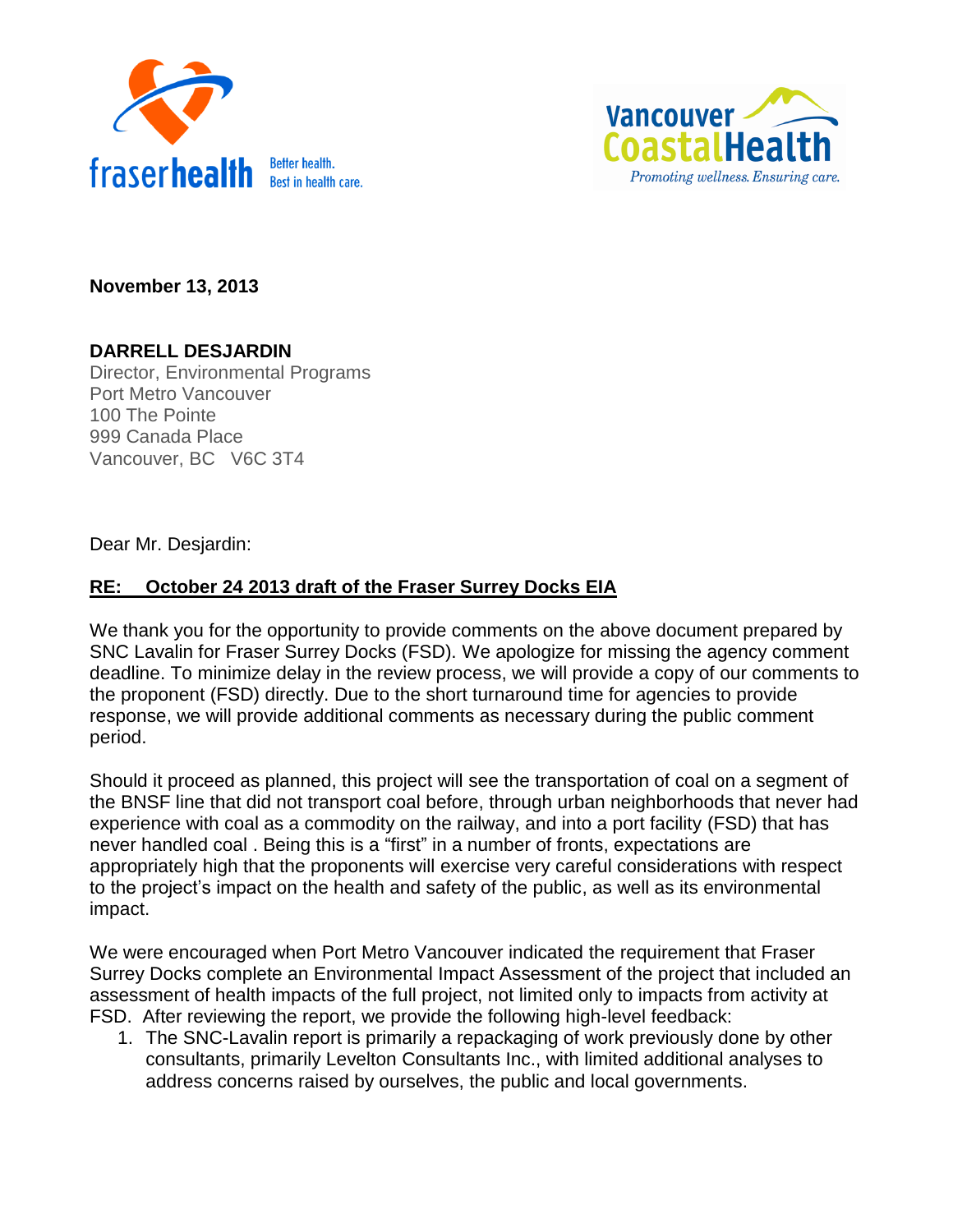- 2. Most of the conclusions in the report about potential environmental and health impacts rely upon modeling work done by Levelton i.e. "Air Quality Assessment". We are concerned about the underlying assumptions that informed that model, which were not assessed critically by SNC-Lavelin.
- 3. The assessment of potential health impacts is particularly disappointing, and receives minimal attention in the document. Of note, much greater consideration is given to the potential effects of the project on plants, fish and wildlife than to people. The report does not meet even the most basic requirements of a health impact assessment. SNC-Lavalin has included a 4-page summary describing general air toxins and their known health effects, but no link to this project. The appendix includes a short letter written by a toxicologist, Dr. Leonard Ritter, with his opinion about the potential health impacts of coal dust. The letter is based on the assumption that the Levelton model is accurate, and includes only a single reference pertaining to the potential health impacts of coal dust. No discussion is included of any other potential health impacts. This single toxicologist's opinion does not meet the standards of a health impact assessment.
- 4. The report does not deal with the full scope of the project, from the time coal crosses the Canadian border to its transport and loading at Texada Island.

Based on these shortfalls, this report adds little to the information we require to determine the potential health impacts of the project and does not allow us to address legitimate concerns raised by members of the public and local governments.

We would still be very willing to meet with SNC-Lavalin to identify the parameters required to do an appropriate assessment of the potential health effects of the project, and we urge Port Metro Vancouver to ask Fraser Surrey Docks to revisit this report with that recommendation.

In addition to these general comments, we provide the following specific feedback on this draft of the report. Firstly, we ask that the May  $27<sup>th</sup>$  2013 letter to Port Metro Vancouver from Dr. Van Buynder Chief Medical Health Officer for Fraser Health, is included as an appendix, and that those concerns outlined in the letter are addressed in the report.

Since the May letter, we understand that a number of revisions has been made to the project with the intention to at least partially address the concerns. It is with this in mind that we provide the following additional comments.

### **1. The Spatial , Population, and Temporal Scope of the EIA**

### **Spatial**

The draft EIA primarily covers the FSD site and the immediate surrounding areas on land and water. While we understand the limited jurisdiction Port Metro Vancouver has and that this EIA is primarily to address Port Metro Vancouver's requirements, it is still disappointing that the proponent (FSD) chose not to includ the Canadian side of the project supply chain from the border to Texada Island in the EIA. Locations where potential health impacts could be of concern are not limited to the FSD site and its vicinity. For the health and safety of the public, the scope of this EIA should not be limited to the construction and operations that will occur at the FSD site. As Dr. Van Buynder pointed out in his May  $27<sup>th</sup>$  letter, "the public are particularly intolerant of piecemeal approaches to major projects". This EIA will not be credible to the public unless it covers the entire geographic area in which this project will operate within British Columbia.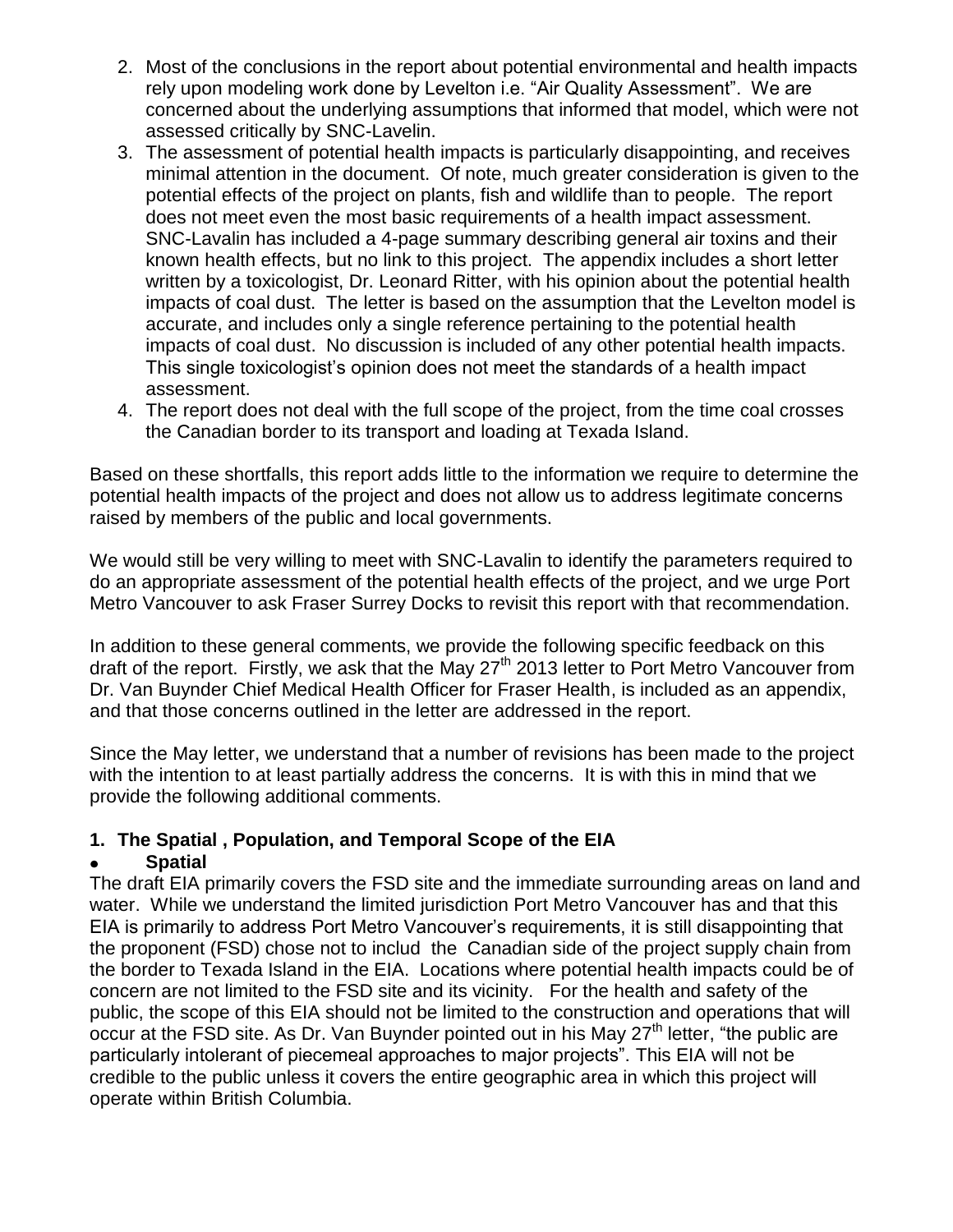#### **Population.**

The draft EIA provided only general descriptions of the population and growth trends for Surrey and Delta. While the document correctly identified children and the elderly as two of the vulnerable populations who could be more sensitive to project impacts such as air quality degradation, the document did not provide much detail on the sizes and locations of potentially sensitive population groups along the rail corridor from White Rock to FSD. The air dispersion modeling in appendix VIII did include sensitive receptors (locations of schools, child care and hospitals) in a 20km x 20km domain. However only the FSD emissions were included in the dispersion model. Indeed the distribution of the sensitive receptors in the model suggests that vulnerable populations are located all along the rail corridor and that modeling emissions from FSD only is not adequate.

As the draft EIA showed, the populations of Surrey and Delta are increasing. Yet the document did not include information on how these population increases may affect the size of the vulnerable population over the proposed life time of the project. Nor did the document include information on other important characteristics of the population such as socioeconomic status. The narrow geographic scope also meant the exclusion of populations near the proposed operations at Texada Island in the assessment. Indeed while the draft EIA rightly included extensive documentation and analyses of sensitive plants, and non-human animal species that may potentially be impacted by the project, the same effort was not given to describing the human population that may potentially be impacted.

Information on potentially vulnerable populations impacted by the project should be included and could be accessed through government sources. This information is essential to determine population health risk based on those exposed.

### **Temporal boundary**

The draft EIA states that this project has a life span of six years. At the same time however, the draft EIA also states that the FSD facility improvements will not be decommissioned after completion of the project. In addition, the planned expansion work at the Port Authority Rail Yard (PARY) is for accommodating two unit trains at a time. The draft EIA states: "the current capacity at the PARY is one unit coal train at a time, based on its capability to receive, stage,and depart trains." Even at the proposed maximum capacity for this project, there will be only one unit train a day arriving at FSD. The current project should not require tracks to accommodate two unit trains at a time. It is therefore unclear whether continuation and further expansion of the project beyond six years are being contemplated, or whether the capacity for one additional unit train is intended as temporary coal storage in lieu of the original emergency coal storage stockpile that was deleted from the revised proposal. Clarification of intent is critical. It is not appropriate for example to be limiting the EIA to consider only six years of operation and at the stated volume if the ultimate goal is to expand beyond six years and or current volume.

### **2. Air Quality**

### **Coal dust**

We acknowledge that a number of positive changes have been proposed with respect to coal dust mitigation: elimination of the emergency storage stockpile, additional use of sealants during transit on the incoming coal trains, and the addition of sealant during transfer and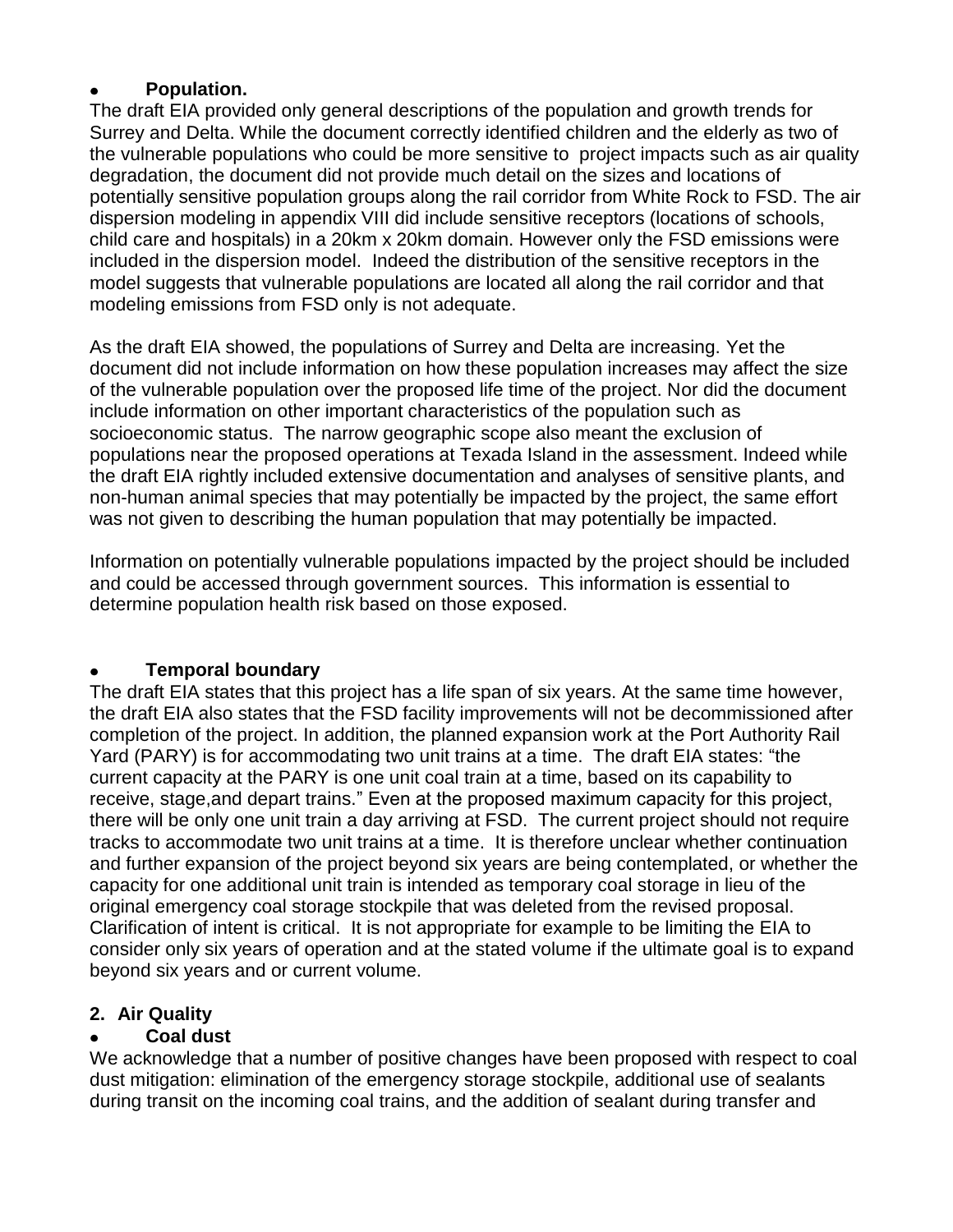loading onto the barges. The proposed dust mitigation strategies will now rely much on the use of sealants, and load profiling. Neither data nor references are given in the draft EIA to support the efficiency claims for these strategies. They could be as efficient as claimed, but as written, it would appear the authors of the draft EIA simply took the values provided by the project proponent / product manufacturer without any effort to seek independent validation.

With respect to the health effects from coal dust, the WHO International Agency for Research on Cancer (IARC) recently announced the inclusion of outdoor air pollution in general as a Group 1 carcinogen. In making its decision IARC included both anthropogenic and natural sources of air pollution. [\(http://www.thelancet.com/journals/lanonc/article/PIIS1470-](http://www.thelancet.com/journals/lanonc/article/PIIS1470-2045%2813%2970487-X/fulltext) [2045%2813%2970487-X/fulltext,](http://www.thelancet.com/journals/lanonc/article/PIIS1470-2045%2813%2970487-X/fulltext) [http://www.iarc.fr/en/media](http://www.iarc.fr/en/media-centre/pr/2013/pdfs/pr221_E.pdf)[centre/pr/2013/pdfs/pr221\\_E.pdf](http://www.iarc.fr/en/media-centre/pr/2013/pdfs/pr221_E.pdf) ) The Health Effects Institute also recently published its review on particulate (PM) air pollution. While the review found stronger evidence for the health effects from certain types of particulates, "the review panel concluded, however, that the studies do not provide compelling evidence that any specific source, component, or size class of PM may be excluded as a possible contributor to PM toxicity." [\(http://www.healtheffects.org/Pubs/NPACT-ExecutiveSummary.pdf\)](http://www.healtheffects.org/Pubs/NPACT-ExecutiveSummary.pdf) In other words, coal dust will contribute to the total toxicity from outdoor air pollution when it is present. Dr Ritter's comments with respect to the 1997 IARC monograph on coal should be considered in light of these recent scientific developments.

We note in the draft EIA mention of the use of a ten fold (10 X) factor for transforming occupational health limits to sensitive populations such as children and the elderly (pages 121, 124). The document goes on to intimate that this is a common and accepted practice. We request the document author to supply references from published literature to support this assumption specifically for coal dust.

A brief summary on the type and composition of the coal to be shipped is provided in the draft EIA. The description, unfortunately, does not contain information regarding mercury, lead, arsenic, and other possible contaminants as requested by Dr. Van Buynder in his May 27 letter. This could be important information for assessing the potential impacts on food grown by residents and farms along the railway track leading to the FSD site

Much was mentioned in the draft EIA and in the appendices on the 1986 ESL study on coal dust at Agassiz BC. This study is more than 25 years old. Air quality instrumentation and measurement protocols have advanced considerably since. It is unknown whether the older instruments and measurement protocols in 1986 would have under or over estimated the actual levels. More recent data do exist and would have been helpful to include them. In addition, averaging the particulate concentration over 24 hours will mask any shorter term concentration levels that may have short term health effects.

The revised plan has deleted the emergency coal storage stockpile. The revised plan however considers the possibility of loaded barges staying at the dockside in the event of high winds (> 40 km/hr) as a way of reducing the risk of blown dust during passage to Texada Island. In effect, during these weather events these barges would be providing a function similar to the original emergency stockpile. Although the dispersion modeling included loaded barges at dockside as a source of emission, it is unclear whether the modeling considered severe wind events when the barges may stay at dockside much longer than during normal operations. It would be important to determine the possible frequency of such events and to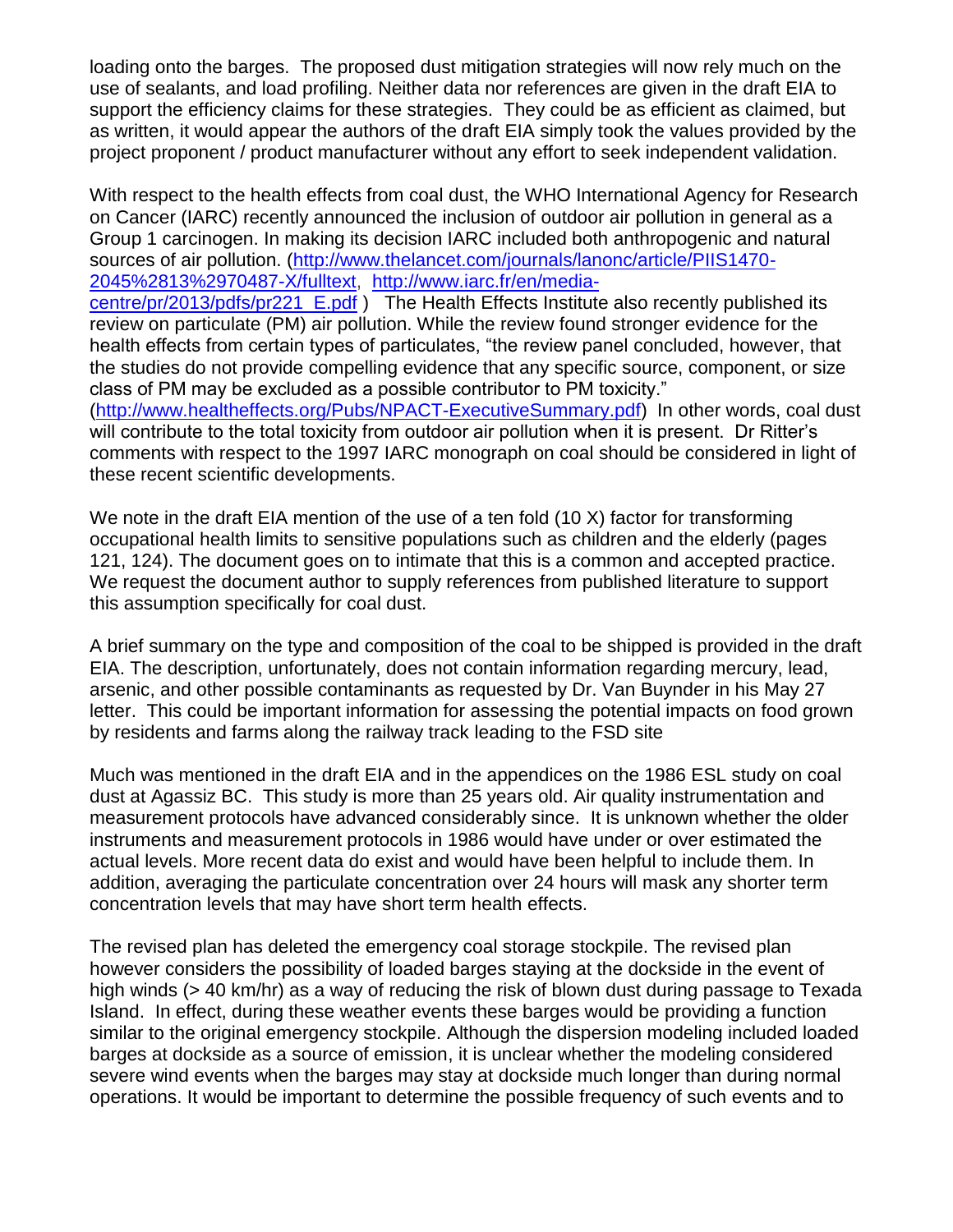model the impacts to air quality when the loaded barges stay at dockside for extended periods of time.

## **Diesel emissions**

The assessment of health impacts in the report focuses primarily on coal dust, with little consideration of the increase in diesel emissions from trains, barges, trucks and idling vehicles at railway crossings. Given that diesel emissions are associated with many acute and chronic health impacts, and are a known carcinogen, this is a significant deficiency of the report. We find this surprising because Levelton, in 2007, completed the "Air Toxics Emissions Inventory and Health Risk Assessment – Summary Report " on behalf of Metro Vancouver.

[\(http://www.metrovancouver.org/about/publications/Publications/Air\\_Toxics\\_Emission.pdf\)](http://www.metrovancouver.org/about/publications/Publications/Air_Toxics_Emission.pdf) This report estimated about 350 cancers per one million population over a 70 year lifespan from diesel emissions in the Metro Vancouver region. Levelton could use this model to estimate the cumulative effects from the added diesel emissions from this proposed project for the potentially affected populations.

## **Dispersion modeling**

We defer the detailed review of the dispersion model to Metro Vancouver staff. Much of the EIA conclusions on the health effects from air emissions from this project are dependent on the validity of the dispersion modeling, and the interpretation of the intent of the Ambient Air Quality Objectives (AAQO). The BC Government has this to say regarding the use of the AAQO: "As even low levels of air pollution can affect some individuals, air quality objectives should not be viewed as levels we can "pollute up to," but levels to stay well below." [\(http://www.bcairquality.ca/regulatory/air-objectives-standards.html\)](http://www.bcairquality.ca/regulatory/air-objectives-standards.html) Moreover, in setting the AAQO, the BC Government considers other factors besides health evidence. The final AAQO is an integration of "information from the risk assessment with economic and technical factors as well as ethical, social, legal, ecological and achievability considerations". [\(http://www.bcairquality.ca/reports/pdfs/aqo-framework-information-sheet.pdf\)](http://www.bcairquality.ca/reports/pdfs/aqo-framework-information-sheet.pdf) Furthermore,

the AAQO is only meant as a guide for decision making.

[\(http://www.bcairquality.ca/regulatory/air-objectives-standards.html\)](http://www.bcairquality.ca/regulatory/air-objectives-standards.html). It is therefore inappropriate for this EIA document to use the AAQO as the definitive criteria to characterize the level of health effects from the air quality predictions.

We have already mentioned above that there is a lack of information in the EIA regarding the efficiency of the dust sealants and other coal dust mitigation strategies, and therefore it is impossible for us to determine whether the emission factors used for the model are correct. We have also noted that the time and spatial domains chosen for the model will influence whether the model will be able to assess any possible short term health effects. While using the 24 hours and annual averages will allow comparison to existing air quality objectives over a wide area, they are not as useful for assessing short term local impacts. In addition, there is no known threshold below which particulate air pollution have no health effects. There are health effects even at the current air quality objectives. Concentration response functions are available to assess health effects at different levels of different air pollutants. It is much more informative to derive estimates of additional health effects directly from a validated model as opposed to simply commenting on whether the existing air quality objectives will be exceeded.

# **South Fraser Health Region 1998 Letter**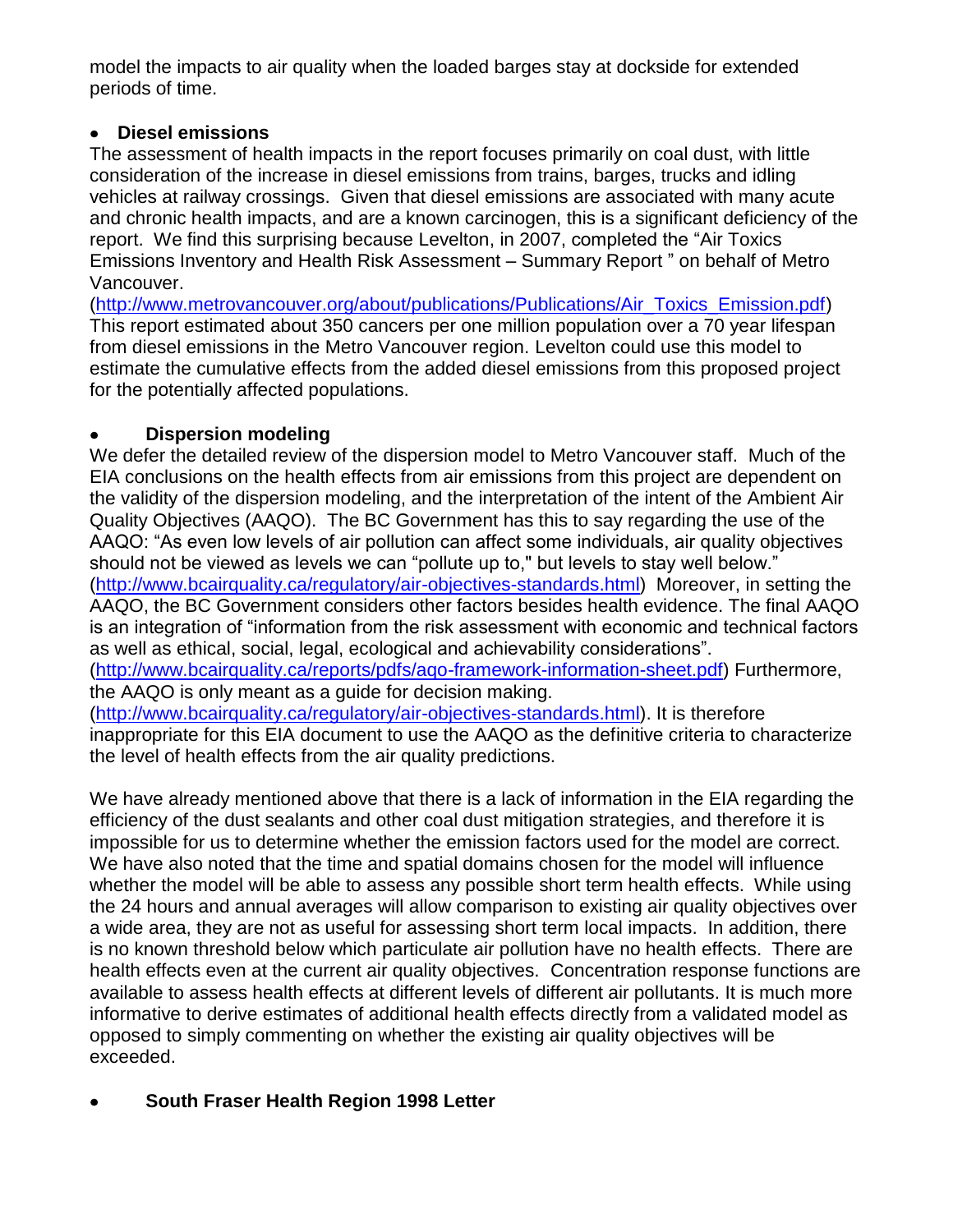The draft EIA included a 1998 letter to the Corporation of Delta from Dr Robert Strang, then Associate Medical Health Officer, South Fraser Health Region. The letter was in response to concerns regarding dust originating from Westshore Terminals affecting the health of Delta residents – in particular Tsawwassen children. The letter presented data on respiratory illness and asthma related hospitalization and deaths, comparing different areas in the former South Fraser Health Region and elsewhere in BC. The spatial unit of analysis used was the Local Health Area (LHA), which is equivalent geographically to the local school district. The letter concluded that the information available did not point to concerns about higher levels of asthma or respiratory disease in Delta compared to other areas in the South Fraser Health Region or the province. LHA 37 is equivalent in size and geographic location as the Delta School District (SD 37). LHA 37 is a large geographic area, and includes three town centers (Tsawwassen, Ladner, and North Delta), with even the closest of them (Tsawwassen) still some distance away from the Westshore Terminals. If there were any health effects associated with dust exposure for the smaller number of people who lived closer to the coal port or along the railway tracks that served the port, the signals would have been drowned out by the health experiences of the large population centers. As well, the analysis did not adjust for socioeconomic status, smoking status or other potential confounders when comparing the different LHAs. The geographic location of Tsawwassen in relation to Westshore Terminals is also different from the geographic relationship between FSD and its neighboring residential areas. Dr. Strang provided no conclusion in his letter about whether or not populations living in close proximity to coal dust transport and handling had suffered undue health effects, nor was the analyses included appropriate to answer that question. It is not appropriate to use the letter as evidence for assessing health effects for the FSD project.

### **Air Quality Monitoring**

Dr Van Buynder in his May 27 letter emphasized the need for adequate air quality monitoring to verify the dispersion modeling results should the project proceed. It is not clear reading the draft EIA whether the entire monitoring proposal in Levelton's May 2013 draft Air Quality Management Plan is to be carried forward. Even if it does, the single air quality monitor station proposed outside of the FSD site is not adequate. Additional air quality monitoring at strategic locations on the rail corridor are needed to resolve issues including coal dust falls, train diesel emissions, and motor vehicle emissions at rail crossings given the increased wait times. Also in the earlier May 2013 draft Air Quality Management Plan barge based monitoring for particulates was proposed. Again, it is unclear in the draft EIA whether this is still the case.

### **3. Emergency Vehicle Access**

The draft EIA suggests that the current arrangements for ensuring timely access across rail crossings for emergency vehicles are adequate. Without additional information, we remain concerned. We recommend that the proponent asks BC Ambulance Service, the Surrey and Delta Fire Departments and other appropriate first responders to review the proposal for adequacy with respect to emergency response access.

#### **4. Recreation, Livability, Amenities**

The impact of dust falls from passing coal trains on neighborhood livability is not addressed in the draft EIA. Complaints of coal dust soiling windows, covering outdoor structures have been recorded from residents living close to railway tracks in other locations such as was in Agassiz. (The Canadian Council of Ministers of the Environment. "*A Study of Fugitive Coal*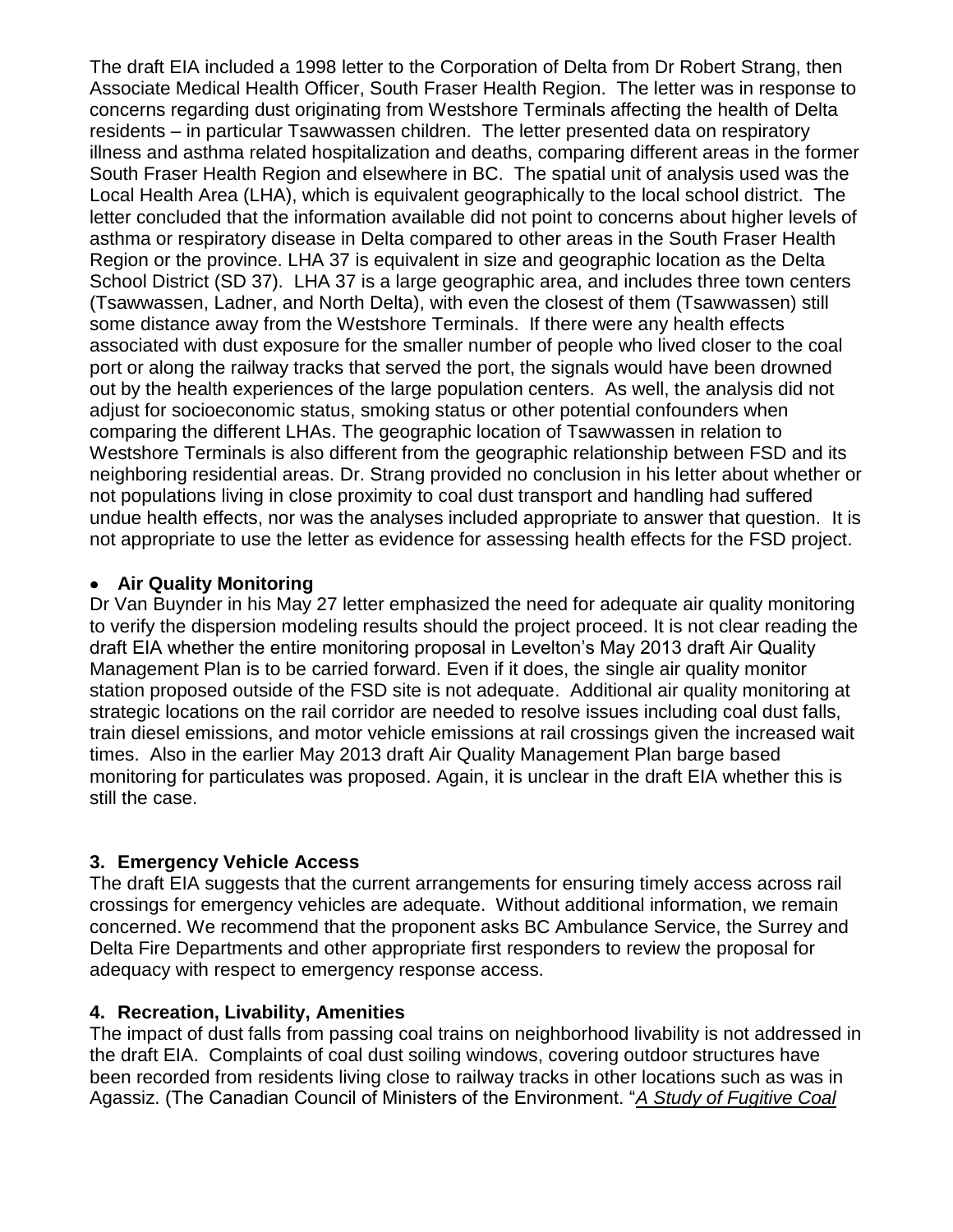*Dust Emissions In Canada*". 2001) The dispersion modeling presented in the EIA is not useful for predicting dust fouling of outdoor living spaces in residential areas and in recreational amenities such as trails that run parallel to segments of the BNSF tracks. There is also no information on the increased potential for injury to the public at rail crossings. Neither baseline injury data nor possible future impacts are presented.

The EIA described some general strategies that the project will be using to mitigate noise impact. In order to ensure that these strategies will work, baseline noise measurements and ongoing noise monitoring during both the construction and operation phases of the project are needed

## **5. Public Engagement**

Information contained in the draft EIA and its appendices do not permit an assessment on the adequacy of the public engagement process. Written public comments were summarized, but no attempt was made to map the public feedback, including feedback at public meetings, to the draft EIA so that reviewers can tell how the concerns were addressed. Importantly, there was no information with respect to actions or decisions by local government following presentations from FSD to the mayors and councils. We remind Port Metro that the Board of Directors of Metro Vancouver has called for a health impact assessment of the project, and that two Lower Mainland municipalities have recently passes motions banning coal from municipal lands. These decisions are important context that was not noted amongst the public feedback. Nor was recent correspondence from the Fraser and Vancouver Coastal Chief Medical Health Officers found in the appendices, even though a letter from an Associate Medical Health Officer written some 15 years ago was included.

A noise complaint response process for the FSD site of the project is described in the draft EIA. An air quality complaint tracking system for the FSD site is included in the May 2013 draft Air Quality Management Plan. There is a need for a coordinated complaint response system for this project that covers concerns arising from both within and without the FSD site. It is unclear whether such is being planned. The absence of coordinated and timely response to complaints will frustrate the public and potentially lead to unnecessary escalation of concerns.

**In summary,** we were pleased that Port Metro Vancouver requested a more comprehensive impact assessment for this direct transfer coal facility project. Unfortunately, this draft EIA fell well short of adequately addressing the human health impacts of the proposal. We, as the Medical Health Officers responsible for protecting the public health in the regions impacted by the project are being asked by the public and the local governments whether this project will have health impacts. Regrettably we are no closer to answering this question, even having reviewed the draft EIA. In our letter of September 25, 2013 we requested that health authorities be provided with an opportunity to assist in the scoping of the EIA. This offer still stands and we once again urge the project proponents (FSD and its business partners in this project) to conduct a health impact assessment that includes all of the project components from the U.S.-Canada border to Texada Island.

Health Impact Assessments are designed to minimize the negative and maximize the positive impacts of large projects. We believe it is the most appropriate and socially responsible approach for the proponents to address our concerns and those of the public.